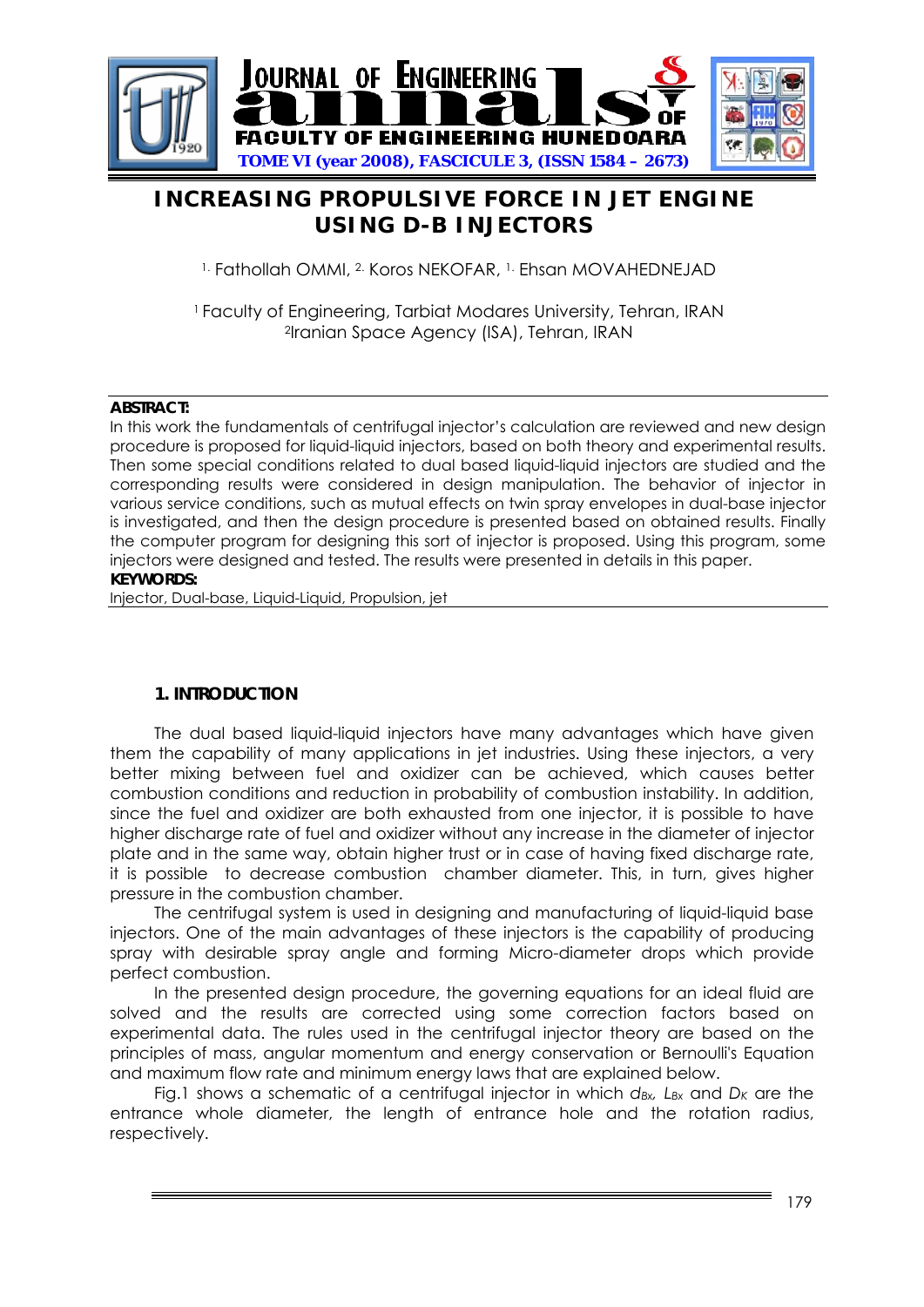



The geometrical characteristic parameter of a centrifugal injector has an important rule in the design procedure and is defined as the following [1]:

$$
A = \frac{Rr_C}{nr_{BX}^2}
$$

(1)

were  $r_c$  is exit whole diameter of nozzle.

According to the conservation of angular momentum principle, parameter *M* is constant.

$$
M = V_{\mathsf{U}} r = V_{\mathsf{int}} R = \text{const.} \tag{2}
$$

The centrifugal force of the fluid increases as it passes through the injector. Due to this force, a hollow cylinder shape flow forms at the exit of the injector which is filled by air.

The cross section area of this flow is equal to:

$$
FK = \pi (r_C^2 - r_m^2) = \phi_C \pi r_C^2
$$

Fig.1 Centrifugal injector cross section [1]

(3)

where  $r_m$  ,  $r_c$  and  $\varphi_c$  are the inner, outer radius and nozzle contraction coefficient respectively*.*

 $\varphi_c$  is defined as:

 $\varphi_c = 1 - \frac{r}{r^2}$ 2 1 c m r  $= 1 - \frac{r_m^2}{2}$  (4)

According the maximum mass flow rate principle, for an optimal amount of  $\varphi_c$  the discharge rate of the injector becomes maximum.

The injector flow rate is equal to:

$$
G = \pi r_c^2 \mu \sqrt{2\rho \Delta p_{\varphi}}
$$
 (5)

In which,  $\mu$  is called discharge rate coefficient which is a function of A and  $\varphi_c$  . Where, A is Geometrical characteristic. According to the explanations given above and the principal of maximum discharge rate, d  $\mu$  /d  $\varphi_c$  = 0 and from this, the relationship between A and  $\varphi_c$  is obtained.

### **2. THE FRICTION EFFECT ON THE FLOW**

When the fluid passes through the entrance whole and reaches to swirl chamber, a pressure drop is formed in fluid  $(\Delta p_{\scriptscriptstyle{RX}})$  that is equal to:

$$
\Delta p_{\text{BX}} = \zeta_{\text{BX}} \frac{\rho V_{\text{BX}}^2}{2} \tag{6}
$$

where  $\zeta_{\text{BX}}$ , is the drop coefficient of entrance hole and is obtained from experimental tests. Fig.2 shows the variation diagram of  $\zeta_{\scriptscriptstyle BX}$  as a function of Reynolds number ( $\text{Re}_{\scriptscriptstyle BX}$ ) which is defined as the following:

$$
Re_{BX} = \frac{V_{BX} d_{BX} \sqrt{n}}{v}
$$
 (7)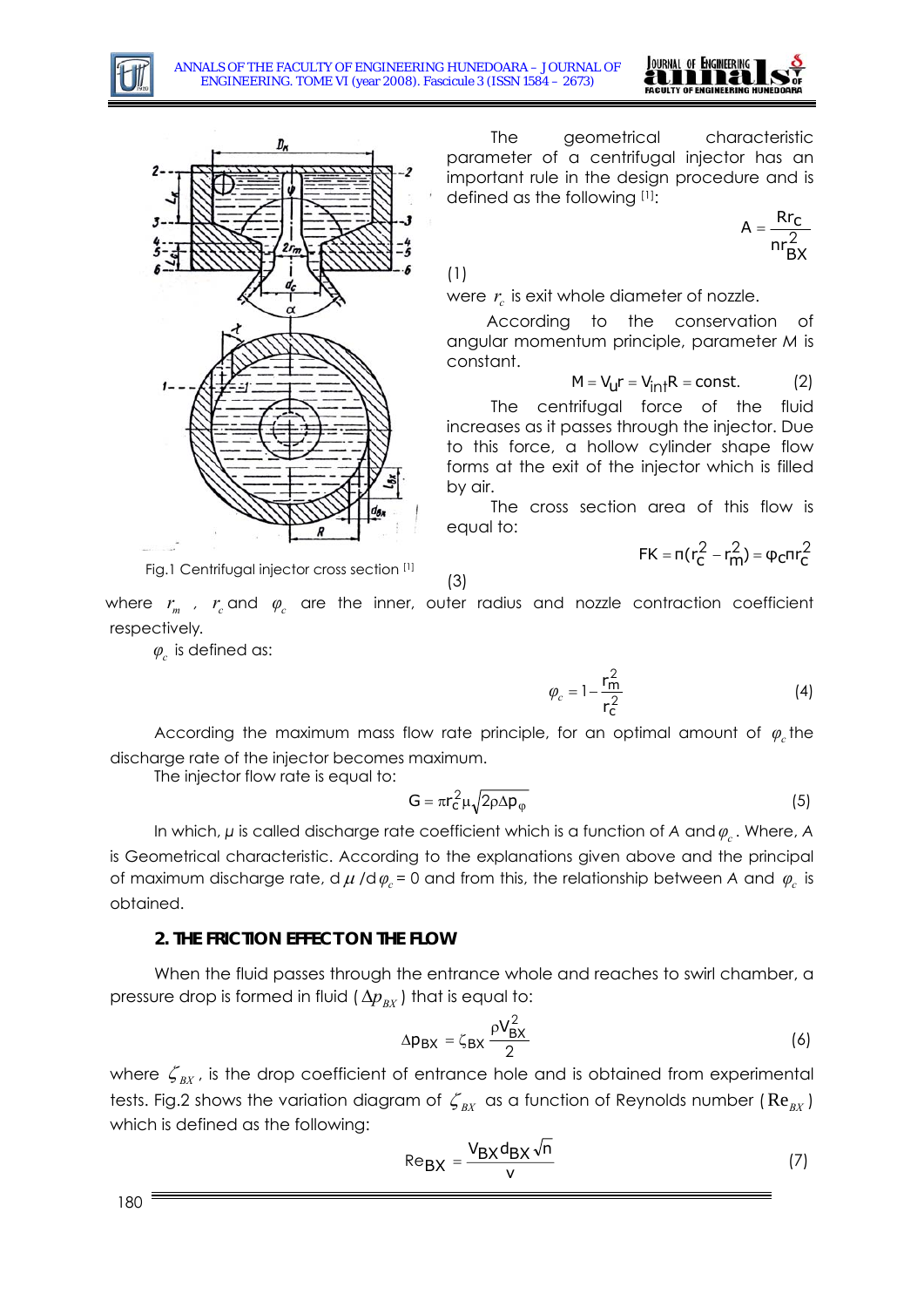







Fig.3 Relationship of amount of transformation input current ε and 1/B



Fig. 4 Relationship between value of friction and the input Reynolds number [1]

1) Experimental relation, 2) Theoretical relations

When the fluid enters to swirl chamber from entrance hole, it contracts in a way that the average radius of rotation increases and changes from  $R$  to  $R_c$ .

A coefficient named  $\varepsilon$  is defined here and is found from experimental tests as follows:

$$
\varepsilon = \frac{R}{R_{\varepsilon}} \tag{8}
$$

Fig.3 presents the variation of

 $\varepsilon$  versus 1/B, where  $B = \frac{R}{r_{BX}}$ 

Using the coefficient є, the injector geometrical characteristic  $(A_n)$  can be calculated from:

$$
A_D = \frac{Rr_C}{\varepsilon n r_{BX}^2}
$$
 (9)

the friction coefficient  $\lambda_{\mathsf{k}}$  which is There is a loss of energy inside the swirl chamber due to the friction between the fluid and the wall. The amount of friction is obtained using obtained from fig.4.

The parameter *θ* is defined that shows the amount of the friction effects and is equal to:

$$
\theta = \frac{\lambda_{\mathbf{k}}}{2} A_{\mathbf{D}} (\frac{\mathbf{R}_{\mathbf{k}}}{r_{\mathbf{C}}} - 1) \tag{10}
$$

where  $R_k$  is the radius of swirl chamber.

A hydraulic jump occurs because of an abrupt change of flow path slop, just after the nozzle entrance cone. This in turns causes an energy loss in entrance channel (ΔBx) swirl chamber and the nozzle plays an important role in the design of injector.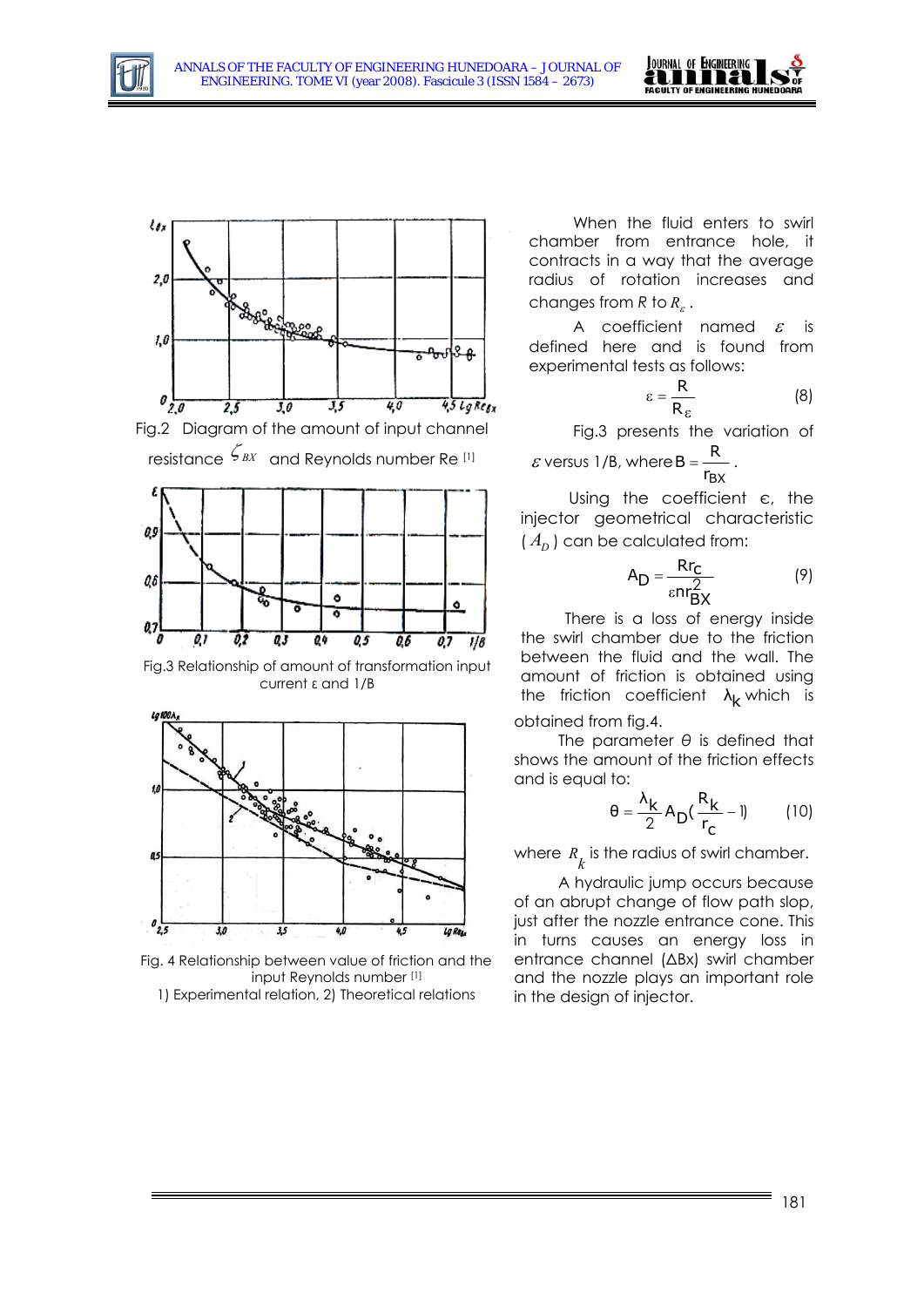

ANNALS OF THE FACULTY OF ENGINEERING HUNEDOARA – JOURNAL OF ENGINEERING. TOME VI (year 2008). Fascicule 3 (ISSN 1584 – 2673)



Fig. 5 Relationship of spray cone relative angle α with θ set

The shape of spray is a cone with an angle of which its calculated value is corrected using the following correction factor:

$$
\bar{\alpha} = \frac{\alpha_{\text{EXP}}}{\alpha_{\text{T}}}
$$
 (12)

JOURNAL OF ENGINEERING **FACULTY OF ENGINEE** 

Where  $\alpha_{\text{FYP}}$  and  $\alpha_{\text{T}}$  are experimental and theoretical values of  $\alpha$  respectively.

Fig.5 shows the diagram of  $\alpha$ versus the θ collection.

## **3. CENTRIFUGAL INJECTOR DESIGN PROCEDURE**

The centrifugal injector should provide the necessary discharge rate of the fluid under a definite spray cone angle and the pressure difference. It is also recommended to have minimum energy drop, in order to face with minimum reduce of exit flow velocity and injection quality.

As mentioned before the total amount of *θ* determines the effect of friction and the smaller value of *θ* show the smaller effects of fluid viscosity on the injector hydraulics.

For low viscosity liquids such as gasoline, oil and water, if the suitable rang of injector

expansion coefficient  $(C_c = \frac{R}{r_c})$  recommend within 1.25≤ *Cc* ≤5°. In this state as spray cone

angle is larger; the size of *Cc* should be smaller. As the length of nozzle is not desirable, since it

leads to a decrease in the spray cone angle, it is recommended to take ( $L_\varepsilon$  =  $L$  $\overline{\tilde{L_c}}$  = Lc/dc) in the

range of 0.25 ≤  $L_c$  ≤ 1.0 . It is also recommended to take the input cone angle to nozzle ( −  $\leq$   $L_{\mathcal{C}}$   $\leq$  1.0 . It is also recommended to take the input cone angle to nozzle ( $\psi$  ) in the range of  $60 \leq \psi \leq 120$  range. If the entry canals do not have sufficient length, the current fails in taking tangent direction and inclines towards the rotation chamber axis and as a result, the cone spray angle becomes smaller and the discharge coefficient becomes bigger. Therefore, the length of input canals should not be smaller than one and a half time of its internal diameter. On the other hand, this length should not be too large since in such situation, the energy loss resulted from friction becomes high.

In most injectors, 2 to 3 canals will be sufficient to make the symmetric spray cone becomes same with diffusion. When the number of canals becomes more than 3, no considerable change is made in the quality of fuel distribution; however, the injector structure becomes more complex and its precision becomes less. In open injectors (low amounts of *Cc*) the loss of energy reveals itself in input canals; thus, it is necessary to take *Cc* bigger than 1.25 (*Cc*≥1.25).

The hydraulic design of a simple centrifugal injector includes determining dimensions of nozzle, swirl chamber and input canals. The initial data consists of: the cone angle of spray, discharge rate, pressure difference of injector, and the entrance angle to nozzle, number of holes to the swirl chamber, density and fluid viscosity.

The design stages could be described:

1. Determine the values of *ψ, n, C<sub>c</sub>, V, ρ, G* (Injector flow rate)  $\Delta p_{\varphi}$  and  $\alpha$ .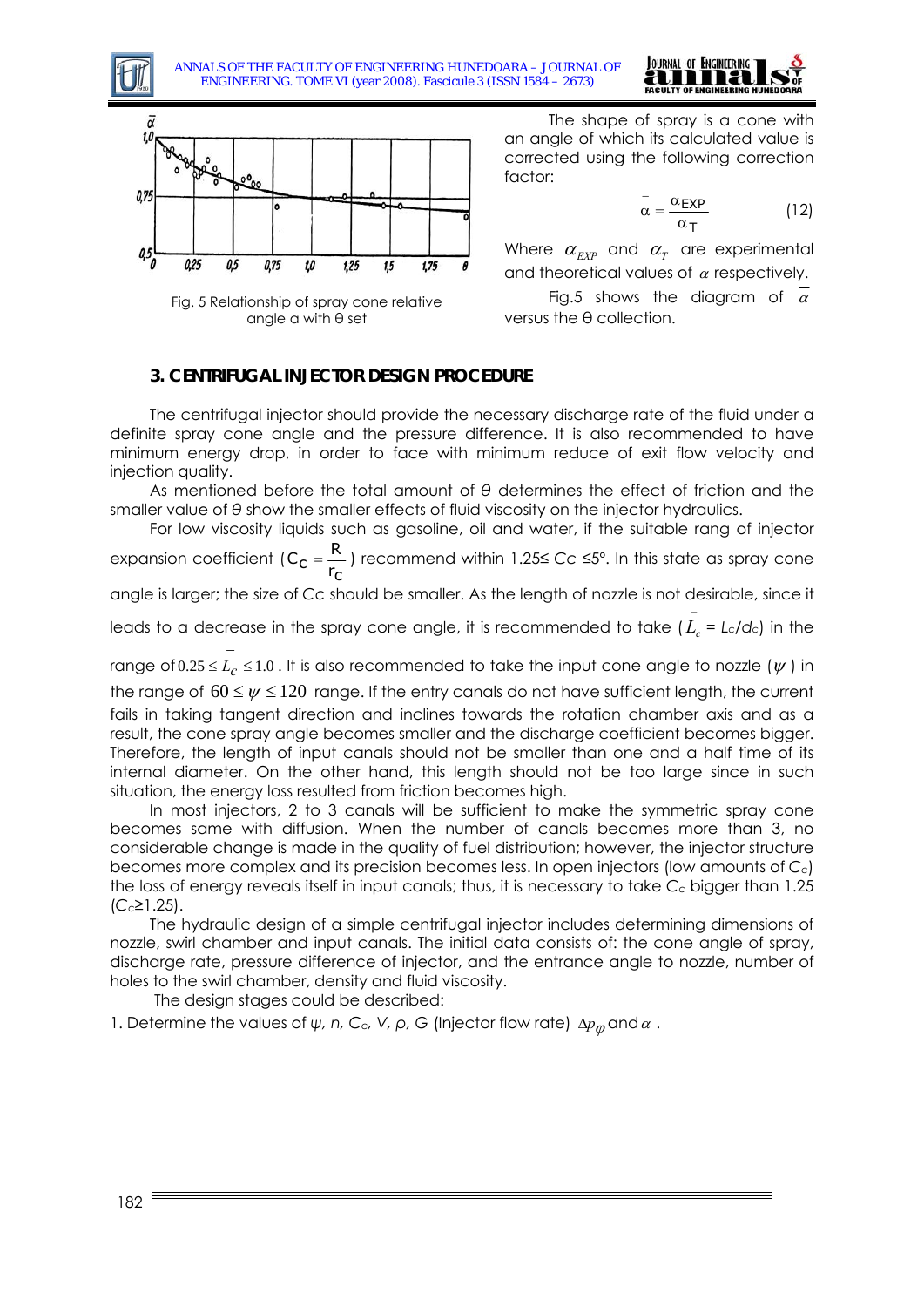



2. Considering  $\alpha_0 = 0.85$  as the first approximation from its range of variation,  $0.5 \le \alpha \le 1$ . and calculating the spray con angle from:

$$
\alpha_1 = \frac{\alpha_0}{0.85} \tag{13}
$$

3. Obtaining the value of  $A_{D1}$  using Fig.6 and the value of  $\alpha_1$ .

4. Determine the value of *μ*1 using Fig.6.

5. Obtain the injector nozzle diameter from the following equation [3]:

$$
d_{Cl} = \sqrt{\frac{4G}{\pi \mu \sqrt{2P\Delta x_{O}}}}
$$
 (14)

6. Determine the swirl radius *Rl*, using chosen value of *Cc* and *R*<sub>cl</sub> (Injector nozzle radius):

$$
R_{\parallel} = C_{\text{C}} R_{\text{C}} \tag{15}
$$

7. Calculating the entrance channel diameter using the following relation:

$$
d_{\text{BXL}} = 2\sqrt{\frac{R_1 r_{\text{cl}}}{\epsilon_0 n A_{\text{DI}}}}
$$
 (16)

 $\varepsilon_0$  = 0.8 as the first approximation.

8. Calculating the flow Reynolds number [4]:

$$
Re_{\text{BX1}} = \frac{4G}{\rho v \pi d_{\text{BX1}} \sqrt{n}} \tag{17}
$$

9. Determine the friction coefficient using Fig.4.

10. Calculate the injector equivalent characteristic length using [5]:

$$
A_{\text{cl}} = \frac{A_{\text{DL}}}{1 + \theta_{\text{I}}}
$$
 (18)

where  $\theta_1 = 0.5\sigma\lambda_{k1}A_{DL}(c_{k1} - 1)$  and  $c_{k1} = c_c + \frac{r_{Bx1}}{r_{C1}}, \sigma = \frac{1}{A_D} + \frac{\lambda_{K}}{2}C_k$  $c_{k1} = c_c + \frac{r_{Bx1}}{r_{c1}}$ ,  $\sigma = \frac{1}{A_D} + \frac{\lambda_F}{2}$ 1  $c_1 = c_c + \frac{F_{Bx1}}{r}$ =  $c_e + \frac{r_{Bx1}}{r}$ ,  $\sigma = \frac{1}{r} + \frac{\lambda_{K}}{r}$  C<sub>k</sub> where  $\sigma$  surface tension.

−

11. Determine *μθ1* and *αθ<sup>1</sup>* using Fig.6.

12. Obtaining the value of α<sub>1</sub> using Fig.5.

13. Calculate the first approximation of spray cone angle [6].

$$
\alpha_{\mathsf{p}1} = \alpha_1 \alpha_{\theta} \tag{19}
$$

14. Calculate the total energy loss in injector using Fig.2:

$$
\Delta \Sigma \Delta B_{X1} + \Delta k_1 + \Delta C_1 \tag{20}
$$

15. Calculating ΔB<sub>xl</sub> using the following equation:

$$
\Delta B x_{\parallel} = \zeta_{Bx} \frac{A^2}{C_C^2} \cdot C_C = \frac{R}{r_C}
$$
 (21)

16. Calculating ΔK<sub>l</sub> by the following equation [7]:

$$
\Delta K = \frac{\lambda_{k}}{\sigma^{2}} \left\{ \frac{1}{\sigma} \left(1 - \frac{1}{C_{k}}\right) + \lambda_{k} \left[\frac{\left(\frac{A_{D}}{2} - \frac{1}{2\sigma - \lambda_{k}}\right)\left(\frac{2}{\sigma} + \frac{A_{D}}{2} + \frac{1}{2\omega - \lambda_{k}}\right) + \frac{1}{\sigma^{2}}}{\frac{3}{2\sigma^{2}}\ln\frac{(2\sigma - \lambda_{k})A_{D}C_{k}}{2}}\right] \right\}
$$
\n
$$
\sigma = \frac{1}{A_{D}} + \frac{\lambda_{k}}{2}C_{k} \qquad C_{k} = \frac{R_{k}}{r_{c}}
$$
\n(22)

17. Selecting an appropriate value for nozzle resistance coefficient (ζ *<sup>c</sup>* ) in the range of 0.11 and 0.16 [1].

18. Obtaining *φ<sup>c</sup>* using Fig.6 and considering *A= Acl*.

19. Calculating ΔC<sub>l</sub> using the following equation:



Fig.6 Relationship of discharge coefficient and nozzle contraction coefficient and spray cone angle to the geometric characteristic of injector [2]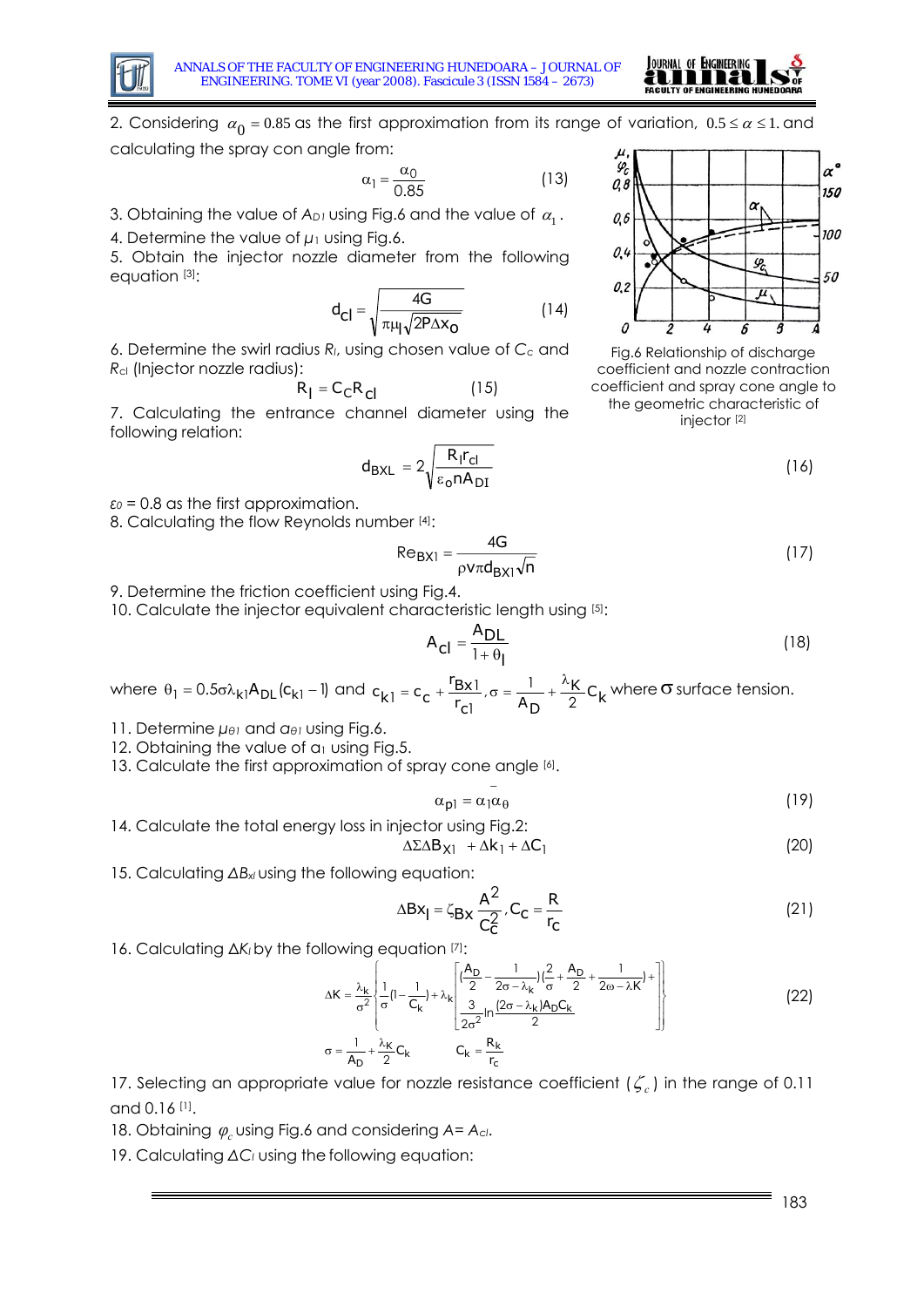



$$
\Delta \mathbf{C} = \frac{\zeta_{\mathbf{C}}}{\varphi_{\mathbf{C}}^2} \tag{23}
$$

20. Obtaining a first approximate value for  $\mu_{p1}$ <sup>[8]</sup>:

$$
\mu_{\mathsf{pl}} = \frac{\mu_{\mathsf{\Theta}}}{\sqrt{1 + \Delta \Sigma_{\mathsf{pl}} \frac{2}{\Theta_{\mathsf{pl}}}}}
$$
(24)

21. Calculating the coefficient of transformation, *εl*, via Fig.3.

22. Updating the values of ε1,  $\mu_{\scriptscriptstyle{p1}}$  and a1 by comparing the calculated values of ε0,  $\mu_{\scriptscriptstyle\rm I}$  and *α <sup>0</sup>*, where *α<sup>0</sup>* is spray angle of oxidizer. If the difference exceeds the permitted quantity, the second approximation is obtained. In this case, with respect to the given amount, the spray cone angle *α0* and amount of α1 obtained from the first approximation is obtained to be as  $a_0 = a_0 / a_1$ .

23. Considering the value of *α2* and using Fig.6 the values of *μ2* and *AD2* are calculated.

24. Calculating  $\mu_2$  using the obtained coefficient of energy loss ( $\mu_2'$ ), by the following expression.

$$
\mu'_{2} = \frac{\mu_{2}}{\sqrt{1 + \Delta \Sigma_{1} \mu_{2}^{2}}}
$$
\n(25)

25. Calculating the nozzle injector diameter using the following formula:

$$
d_{c2} = \sqrt{\frac{4G}{\pi \mu'_2 \sqrt{2\rho \Delta p \Phi}}}
$$
 (26)

26. Obtaining the swirl radius by: *R*2= *Ccrc*

27. Calculating the inlet channel diameter using the following expression [9]:

$$
d_{Bx2} = 2\sqrt{\frac{R_2r_{c2}}{\epsilon_1nA_{D2}} - \frac{\lambda_{kl}}{2}\frac{R_2r_{c2}}{\epsilon_{ln}}(C_{kl} - l)}
$$
(28)

Where, *n* is determined before and the amount of  $\lambda_{k1}$ ,  $C_{k1}$  and  $\varepsilon_1$  will obtain in the first approximation.

28. Reynolds number is calculated [10]:

$$
Re_{\text{BX2}} = \frac{4G}{\rho v \pi d_{\text{BX2}} \sqrt{n}}
$$
 (29)

29. The friction coefficient is determined using Fig.5.

30. Obtaining the injector equivalent characteristic using:

$$
A_{e2} = \frac{R_2 r_{c2}}{\varepsilon_1 n r_{Bx2}^2 (1 + \theta_2)}
$$
 (30)

Where, 2  $2 = C_c + \frac{I_B x^2}{r_{C2}}$  $C_{k2} = C_c + \frac{r_{Bx2}}{r_{C2}}$  and  $\theta_2 = \frac{\lambda_{k2}}{2} \frac{R_2r_{C2}}{\varepsilon_1 r_{Bx2}^2}$  $b_2 = \frac{\lambda k_2}{2} \frac{R_2 r_{c2}}{\varepsilon_1 n_{Bx}^2}$ nr R<sub>2n</sub> ε  $\theta_2 = \frac{\lambda_{k2}}{2} \frac{R_2 r_{c2}}{r^2}$ .

31. Determining the amounts of *μθ2* and α <sup>θ</sup>2 using Fig.6.

32. Obtaining the value of a<sub>2</sub> by using Fig.5.

33. By using formula  $\alpha_{p2} = \overline{\alpha}_2 \alpha_{\theta 2}$ , the magnitude of the spray cone in second approximation is obtained.

34. Calculating the energy loss coefficient using the same procedure in the first stage.

35. The discharge coefficient in second approximation is obtained from following relations:

$$
\mu_{\mathsf{p}2} = \frac{\mu_{\theta 2}}{\sqrt{1 + \Delta \Sigma_2 \mu_{\theta 2}^2}}
$$
\n(31)

36. Obtaining the value of *ε*2 using the values of B2 and *ε*1 (Fig.3).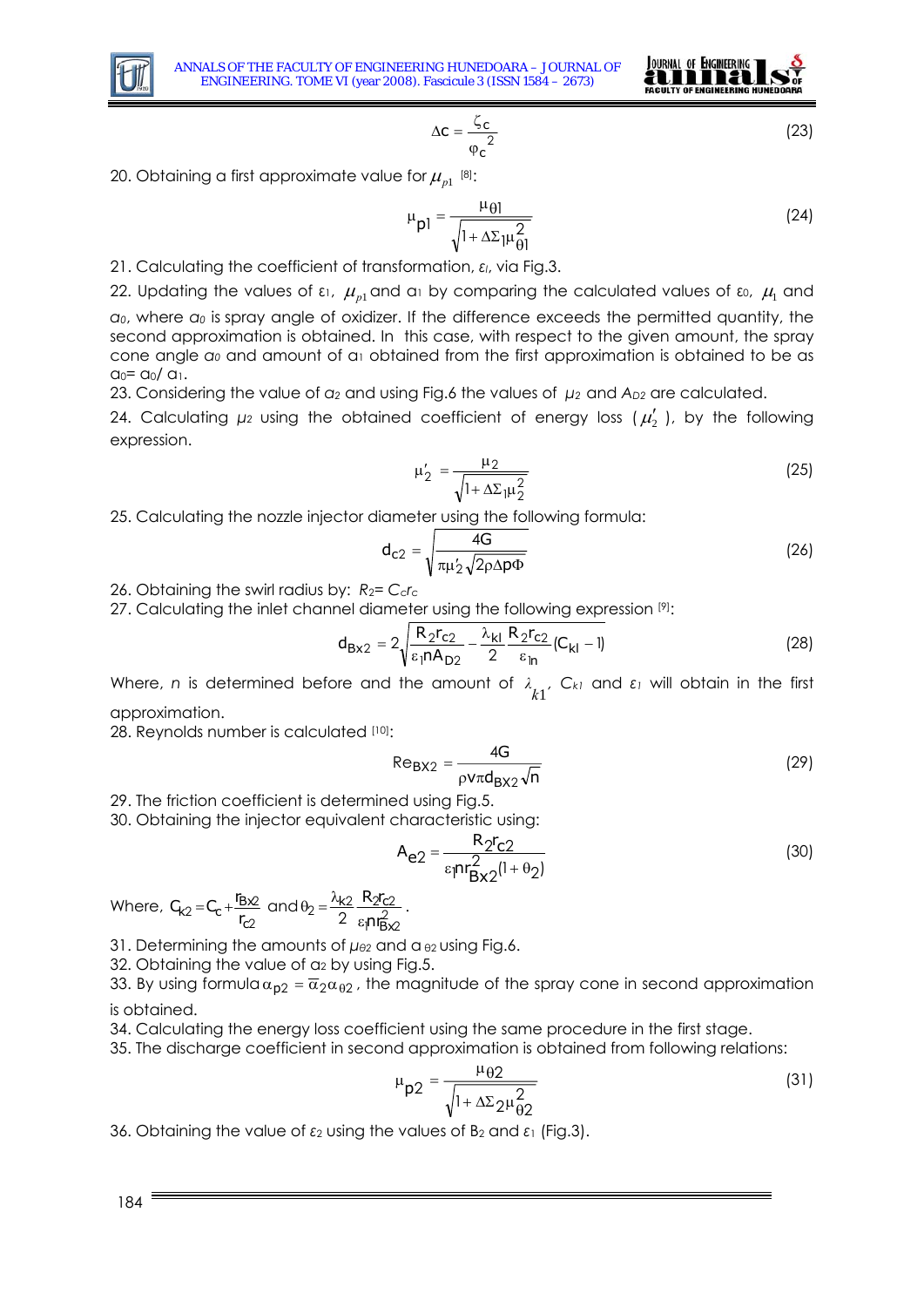



37. Comparing the calculated values of  $\varepsilon_2$ ,  $a_{p2}$  and  $\mu_{p2}$  with the previous values of  $\varepsilon_1$ ,  $a_0$  and

 $\mu_{_{p1}}$  in order to calculate their approximation. If a good convergence can not be obtained,

one has to select a smaller value for *c <sup>c</sup>* and repeat the appropriate stages.

38. After calculation of *dc, R* and *d<sub>Bx</sub>*, other geometrical sizes of injector are calculated. The diameter of swirl enclosure is obtained in the next step by using this formula [11]:  $D_k = 2(R + r_{Bx})$ 

Then the nozzle length (L<sub>c</sub>), inlet channel length (L<sub>BX</sub>) and swirl enclosure length (L<sub>k</sub>) are selected, considering the aforementioned comments.

39. The proposed procedure has an extensive application and its results are precise within ±10%.

## **4. THE DOUBLE-BASE CENTRIFUGAL INJECTOR CALCULATION**

Fig.7 shows a Double-base injector [12]. In this injector, fuel and oxidizer are mixed outside the injector. The injector parameters should be selected in a way that the fuel and oxidizer spray cones do not cut each other near nozzle outlet. *αf* and *α<sup>0</sup>* show the spray angle of fuel and the angle of oxidizer, respectively. The design procedure of single injectors is applied for designing the double-base injector. An important point in designing this type of injector is that the gas vortex radius of the outer injector should be more than external radius of central injector nozzle. One should also consider that for the contact of two spray umbrella, the spray cone angle in the inner injector should be more than outer one.



Considering an ideal fluid and same pressure difference for both fuel and oxidizer paths the following expressions are derived for these types of injectors [13]:

$$
\frac{\mathbf{v}_{\mathsf{rxo}}}{\mathbf{v}_{\mathsf{BxF}}} = \sqrt{\frac{\rho_0}{\rho_F}}
$$
(32)

In which,  $\rho_0$ ,  $\rho_f$  are oxidizer and fuel densities, respectively. The oxidizer to fuel mass flow rate ratio is:

$$
K_{m} = \frac{m_{\phi 0}}{m_{\phi F}} = \frac{n_{0}d_{B \times O}^{2}}{n_{F}d_{B \times F}^{2}} \sqrt{\frac{\rho_{0}}{\rho_{F}}}
$$
(33)

Where,  $m_{\phi 0}$  and  $m_{\phi F}$  are the oxidizer and fuel mass flow rates, respectively. The total flow rate is equal to:

Fig.7 Dual-base external mixing injector [2]

$$
m_{\phi} = m_{\phi 0} + m_{\phi F} = n_0 \pi_{Bx}^{-2} \rho_0 V_{Bx0}
$$
 (34)

in which  $F_{Bx} = r_{Bx} \sqrt{\frac{K_m + 1}{K_m}}$ . Considering the law of angular momentum conservation one may

write [14]:

$$
M = RV_{\text{Bx}} = \overline{RV}_{\text{Bx}0}
$$
 (35)

$$
R_{F} = R_{0} \gamma_{R} = R \gamma_{R} , \quad \overline{R} = R \frac{(K_{m} + \gamma_{R} \sqrt{\frac{\rho_{0}}{\rho_{F}}})}{K_{m} + 1}
$$
 (36)

$$
V_{Bx} = V_{Bx0} \frac{(K_m + \gamma_R \sqrt{\frac{\rho_0}{\rho_F}})}{K_m + 1}
$$
 (37)

According to the aforementioned relations, the geometric characteristic of a doublebased centrifugal injector could be written as: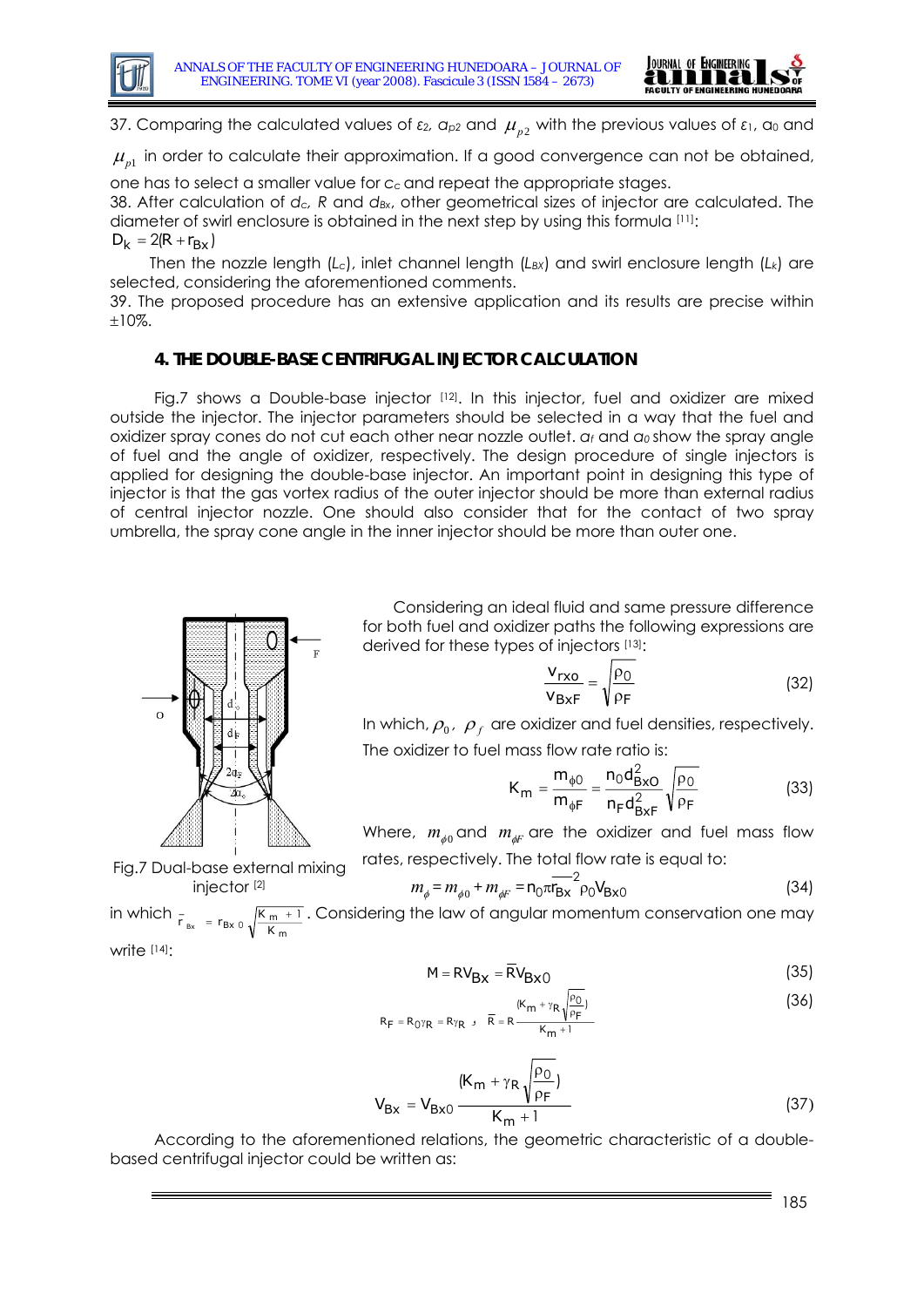



$$
\overline{A} = \frac{K_{m}(K_{m} + \gamma_{R}\sqrt{\frac{\rho_{0}}{\rho_{F}}})}{(K_{m} + 1)(K_{m} + \frac{\rho_{0}}{\rho_{F}}) n_{0}r_{Bxo}^{2}}
$$
(38)

Expression for  $\mu_{\phi}$ ,  $\varphi$  and *a*, are the same as those for single-base injector with substitution of *A* by *A* . Therefore, one may write:

$$
m_{\phi} = \mu_{\phi} F_{\phi} \sqrt{2 \rho_{\text{r}} \Delta P_{\phi}}
$$
 (39)

in which  $\tau = \frac{\rho_0 \rho (1 + K_m)}{\rho_0 + K_m \rho_F}$  $\rho_T = \frac{\rho_0 \rho (1 + K_n)}{\rho_0 + K_m \rho}$  $\frac{1}{20}$ (1+K<sub>m</sub>) and  $\mu_\phi$  is the passage efficiency or total discharge rate coefficient and<br><sub>0+</sub>K<sub>mPF</sub>

 $F_{c\phi}$  is the cross section area of flux in nozzle.

Depending on the value of  $C_c = \frac{r}{r}$ *c*  $C_c = \frac{R}{r}$ , some corrections in discharge coefficient might be



necessary. The relationship between experimental and theoretical discharge rate coefficient (  $\mu_{_\phi}$  &  $\mu_{_{\phi\!E\!X\!P}}$  ) as a function

of *c r*  $R \overline{\phantom{a}}$  is presented graphically in Fig.8 [15].

Fig.8 Correction factor of coefficient flow versus swirl radius

### **5. RESULTS OF DESIGNING A DOUBLE-BASE INJECTOR**

Based on the presented design procedure, a computer code is developed, which performs the design and necessary calculations of different dimensions of injector. This program designs injector based on design data and calculates its dimensions.

To design a double-base injector, the data of internal and external injector should be input in the program separately to obtain its geometry.

However, as mentioned, the radius of air vortex in the external injector should be more than the external radius of nozzle in the inner injector. At the same time, the spray cone angle of inner injector should be more than outer injector therefore both spray cones would contact after discharging form injector. Fig.9 and 10 present the results and comparison between the experimental and calculated values for a specific set of design conditions.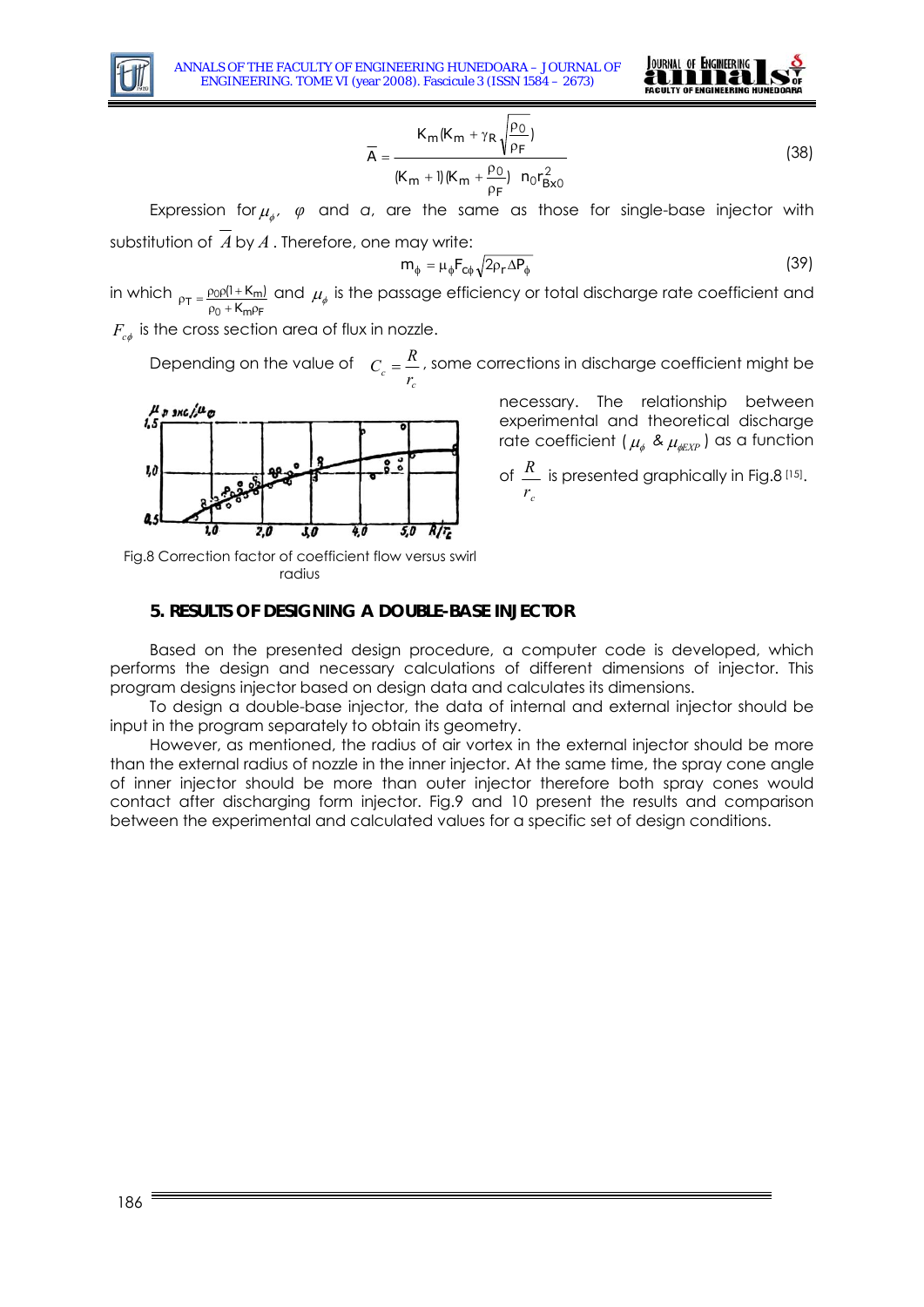



Fig. 10 Discharge rate of outer injector versus pressure

The experimental relation of maximum discharge rate is as the following:

$$
\left(\frac{\Delta G}{G}\right)_{\text{max}} = 1.33 \frac{\Delta d_C}{d_C} + 1.34 \frac{\Delta d_{\text{Bx}}}{d_{\text{Bx}}} + 0.67 \frac{\Delta R}{R}
$$
(40)

Based on the production process precision, the maximum design error is around 16% which adds up to 26% with considering the design error. Fig. 9 shows the variation of inner injectors mass flow rate versus the pressure difference. The average discharge rate of 3 injectors in 10 bar pressure is 2356 cc/sec. Therefore, the discharge rate error will be 17.8%; however, this error has been predicted less than the maximum predicted error of 26%. By decreasing the design and production inaccuracy, one could decrease discharge rate error.